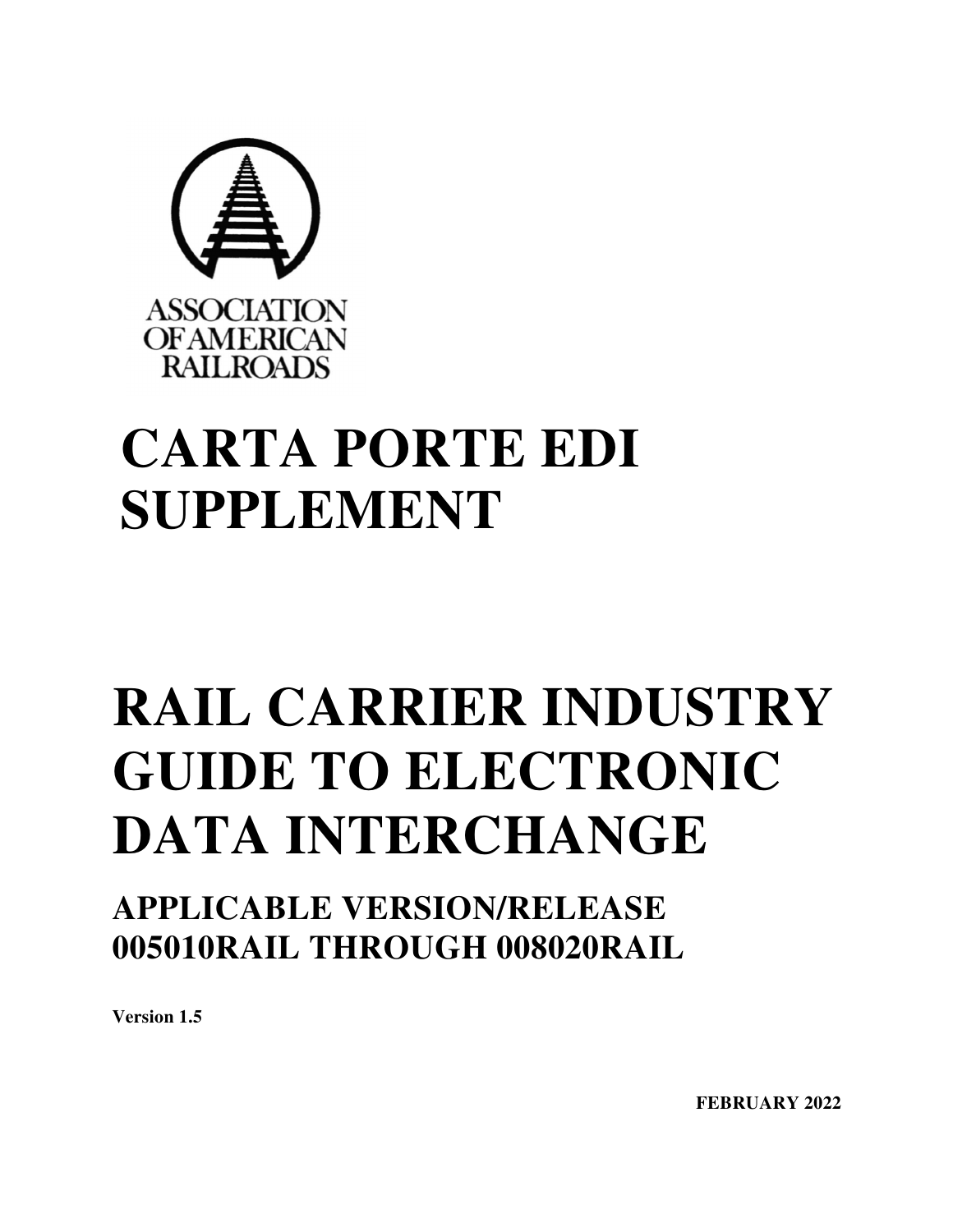## **Table of Contents**

| Changes to the Rail Carrier Shipment Information/Bill of Lading (EDI404)  4 |  |
|-----------------------------------------------------------------------------|--|
|                                                                             |  |
|                                                                             |  |
|                                                                             |  |
|                                                                             |  |
|                                                                             |  |
|                                                                             |  |
|                                                                             |  |
|                                                                             |  |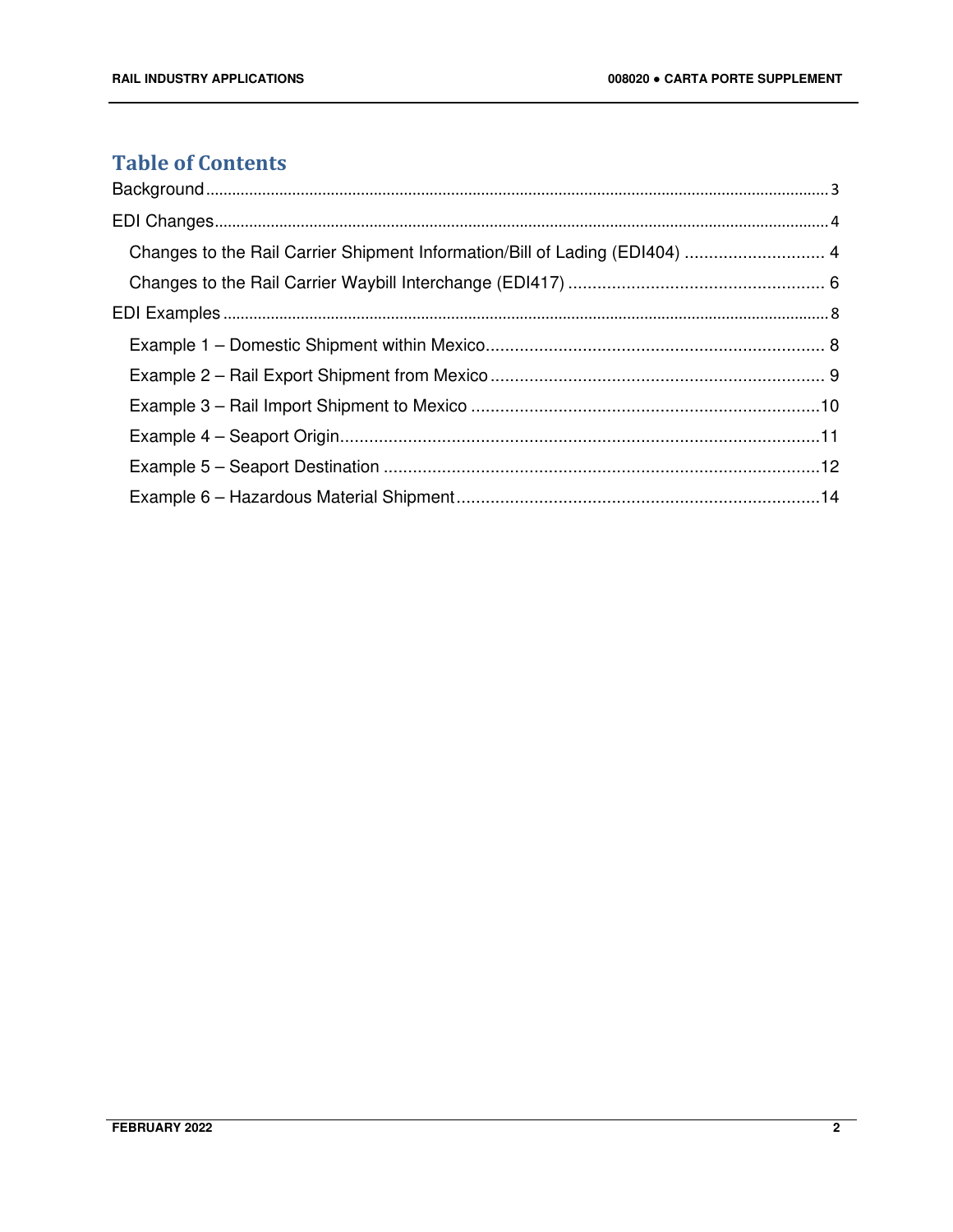# **Background**

The changes detailed in this document apply to the Rail Carrier Shipment Information/Bill of Lading (EDI 404) and Rail Carrier Waybill Interchange (EDI 417) and reflect enhancements to those transaction sets to support Carta Porte regulations being enacted by the Servicio de Administración Tributaria (SAT). All changes listed apply to EDI versions 5010RAIL through 8020RAIL. These changes will be incorporated into version 8030RAIL.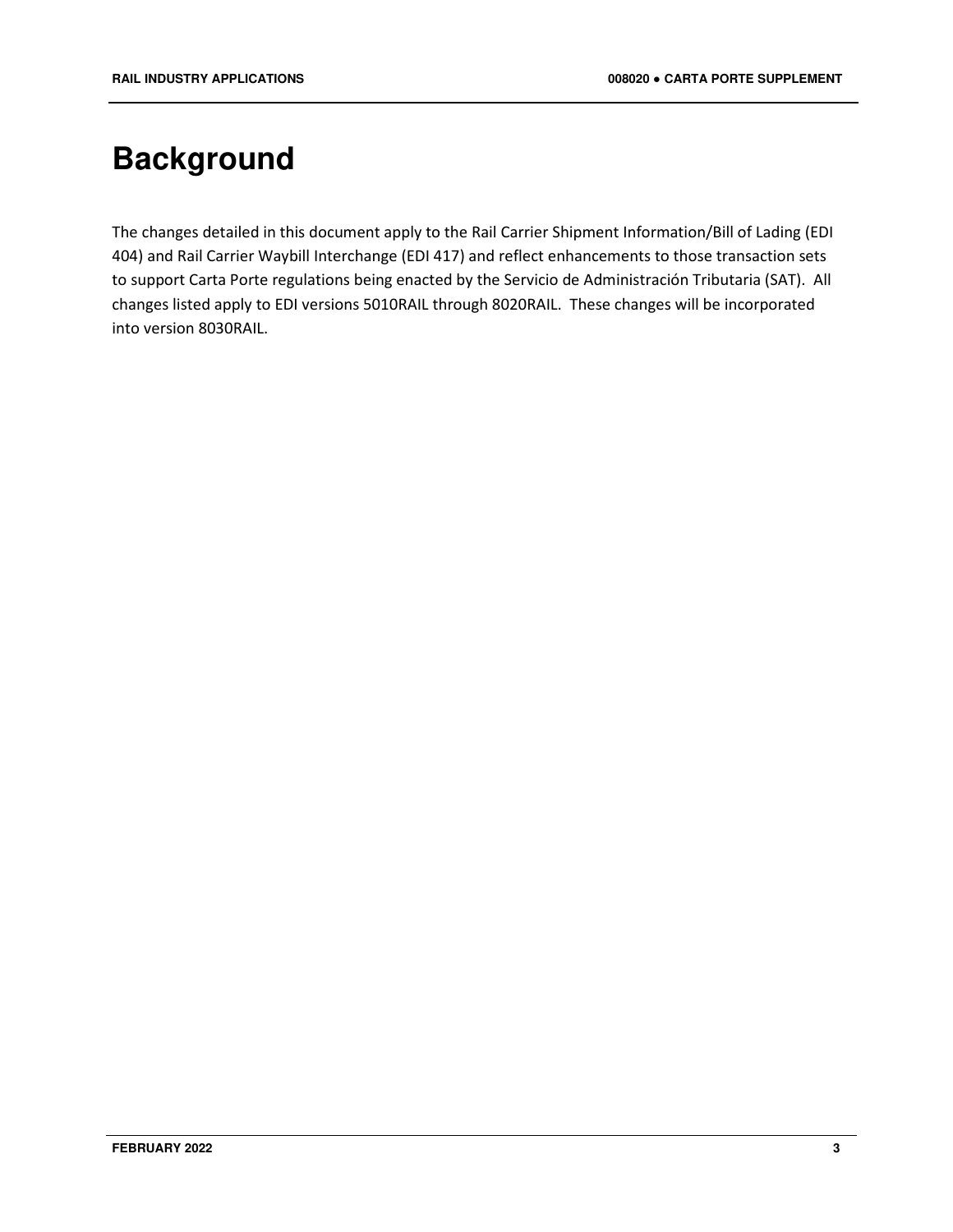# **EDI Changes**

# **Changes to the EDI Rail Front Matter**

#### **Section 5.1, REF Segment at Position 035**

- *NOTE: Currently only supported for intra-Mexico rail shipments. Not all carriers support the below functionality. Contact your origin carrier for specific usage.*
- Mark REF segment within N1 Looping Structure as open and available for use. Marked REF04 as not used.
- Add REF01 qualifier of 'TJ' Federal Taxpayer's Identification Number
	- o Add greynote which states "*Required for shipper, consignee and party to receive freight bill/party to be billed when a REF01 equal to 'UNC' is present within N7/REF loop. When used, this is the Taxpayer ID for the country listed in the N404.*"

#### **Section 5.1, PER Segment at Position 040**

- Add PER01 qualifier of 'SP' Special Program Contact
	- o Add greynote which states "*Required and only allowed for shipper (N1\*SH) when a REF01 equal to 'UNC' is present within the N7/REF loop.*"
- Add PER02 greynote which states "*Required when PER01='SP' and must contain the name of a 24-hour contact who is qualified to give Mexican Carta Porte instructions."*
- Add PER03 greynote which states "*Required when PER01='SP' and must be equal to 'TE'"*
- Add PER04 greynote which states "*Required when PER01='SP' and must be a telephone number of the contact identified in the PER02*"
- Add PER05 greynote which states "*Required when PER01='SP' and must be equal to 'EM'"*
- Add PER06 greynote which states "*Required when PER01='SP' and must be an email address of the contact identified in the PER02*"

# **Changes to the Rail Carrier Shipment Information/Bill of Lading (EDI404)**

#### **N9 Segment at Position 060**

- N901: Add 'UUI' Universal Unique Identifier (UUID) qualifier
	- o Add greynote which states "*Required on all shipments shipped under an 'A1' Pedimento type (both loaded and revenue empty) with a rail origin within Mexico to a destination outside of Mexico. When used the maximum allowed length of the N902 increases to 50 characters.*"

#### **N7 Segment at Position 100**

• Add segment greynote which states "*For all loaded or revenue empty shipments with an origin or destination within Mexico at least one occurrence of the REF with qualifier of 'UNC' at position 176 and N10 at position 178 is required for each piece of equipment in the shipment*"

#### **REF Segment within N7/REF Loop at Position 176**

• REF01: Add 'UNC' - United Nations Standard Products and Service Code (UNSPSC) qualifier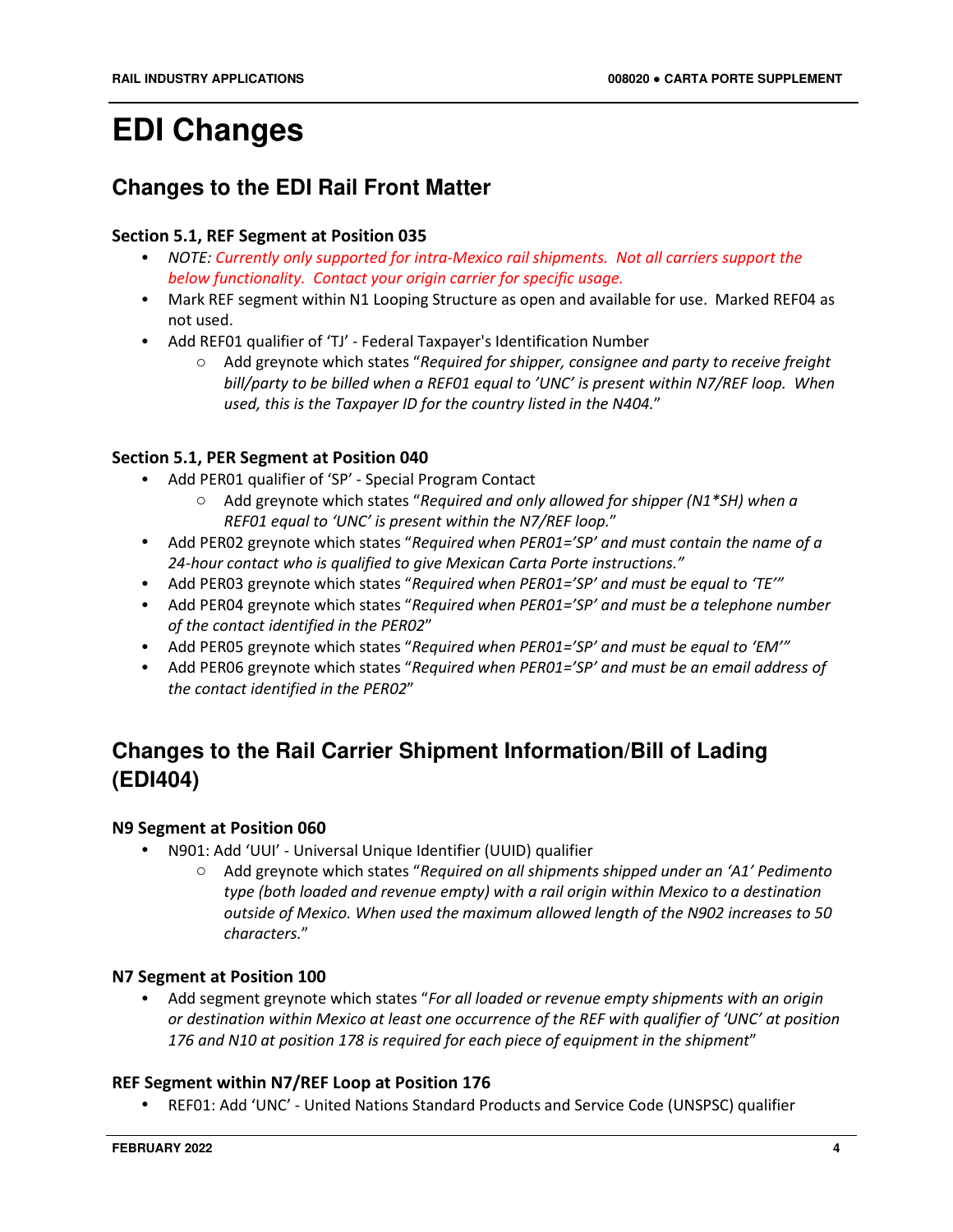o Add greynote which states "*Required on all loaded and revenue empty shipments with an origin or destination within Mexico. Also required on all residue last-contained hazardous with an origin or destination within Mexico.*"

#### **N9 Segment within N7/REF Loop at Position 177**

- N901: Add 'MHC' Mexico Servicio de Administración Tributaria (SAT) Hazardous Code qualifier
	- o Add greynote which states "*Required on all hazardous loaded and residue last-contained shipments with an origin or destination within Mexico. When used, REF01 must equal 'UNC'.*"
	- o Add greynote which states "*Used to convey UN/NA Identification Code of the hazardous substance. The prefix of 'UN' or 'NA' must be included with the numeric identification code.*"
- N901: Add 'MTC' Mexico Tariff Rate Code (Fracción Arancelaria) qualifier
	- o Add greynote which states "*Required on all international loaded and revenue empty moves into or out of Mexico, including those processed through ocean ports. Also required on all international residue last-contained hazardous moves into or out of Mexico, including those processed through ocean ports. When used, REF01 must equal 'UNC'*."
	- o Add greynote which states "*When used the N902 must contain 10 digits and should not include punctuation*"

#### **N10 Segment within N7/REF Loop at Position 178**

- N10 Segment: Add segment greynote which states "*At least one instance of this segment is required when REF01 is equal to 'UNC'. Additional instances are required when package type (N1010) changes.*"
- N1001: Add element greynotes to N1001 which state "*Required when REF01 is equal to 'UNC'*"
- N1002: N1002 is required when the REF01 is equal to 'UNC' and represents the description of the United Nations Standard Products and Service Code (UNSPSC).
	- o Add N1002 greynote which states "*Should commodity description exceed 45 characters use a second iteration of the N10 segment. In the second iteration only the N1002 with the remaining description should be present.*"
- N1007: Add element greynotes to N1007 which state "*Required on loaded shipments when REF is equal to 'UNC'*"
- N1008: Add element greynotes to N1008 which state "*Required on loaded shipments when REF is equal to 'UNC'*"
- N1010: Add element greynotes to N1010 which state "*Required when REF01 is equal to 'UNC'*"
- N1011: Add new element greynote to N1011 which states "*Required when REF01 is equal to 'UNC' and the ultimate origin country is outside North America. When used for this purpose it must contain the ISO-3166 Alpha-3 country code identification."*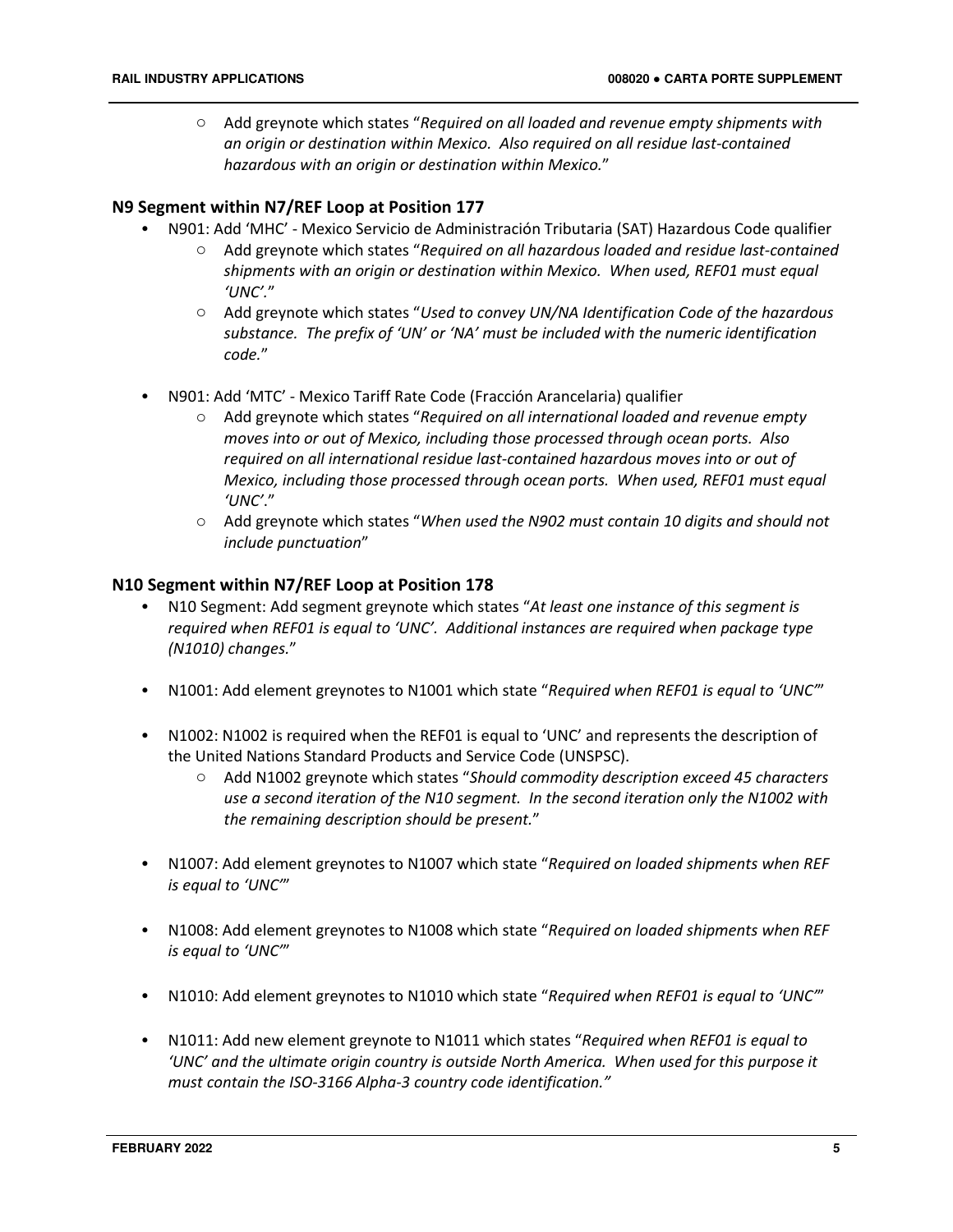• N1012: Add element greynote to N1012 which states "*Required when REF01 is equal to 'UNC' and the ultimate destination country is outside North America. When used for this purpose it must contain the ISO-3166 Alpha-3 country code identification.*"

# **Changes to the Rail Carrier Waybill Interchange (EDI417)**

#### **N9 Segment at Position 050**

- N901: Add 'UUI' Universal Unique Identifier (UUID) qualifier
	- o Add greynote which states "*Required on all shipments shipped under an 'A1' Pedimento type (both loaded and revenue empty) with a rail origin within Mexico to a destination outside of Mexico. When used the maximum allowed length of the N902 increases to 50 characters.*"

#### **N7 Segment at Position 080**

• Add segment greynote which states "*For all loaded or revenue empty shipments with an origin or destination within Mexico at least one occurrence of the REF with qualifier of 'UNC' at position 166 and N10 at position 168 is required for each piece of equipment in the shipment*"

#### **REF Segment within N7/REF Loop at Position 166**

- REF01: Add 'UNC' United Nations Standard Products and Service Code (UNSPSC) qualifier
	- o Add greynote which states "*Required on all loaded and revenue empty shipments with an origin or destination within Mexico. Also required on all residue last-contained hazardous with an origin or destination within Mexico.*"

#### **N9 Segment within N7/REF Loop at Position 167**

- N901: Add 'MHC' Mexico Servicio de Administración Tributaria (SAT) Hazardous Code qualifier
	- o Add greynote which states "*Required on all hazardous loaded and residue last-contained shipments with an origin or destination within Mexico. When used, REF01 must equal 'UNC'.*"
	- o Add greynote which states "*Used to convey UN/NA Identification Code of the hazardous substance. The prefix of 'UN' or 'NA' must be included with the numeric identification code.*"
- N901: Add 'MTC' Mexico Tariff Rate Code (Fracción Arancelaria) qualifier
	- o Add greynote which states "*Required on all international loaded and revenue empty moves into or out of Mexico, including those processed through ocean ports. Also required on all international residue last-contained hazardous moves into or out of Mexico, including those processed through ocean ports. When used, REF01 must equal 'UNC'*."
	- o Add greynote which states "*When used the N902 must contain 10 digits and should not include punctuation*"

#### **N10 Segment within N7/REF Loop at Position 168**

• N10 Segment: Add segment greynote which states "*At least one instance of this segment is required when REF01 is equal to 'UNC'. Additional instances are required when package type (N1010) changes.*"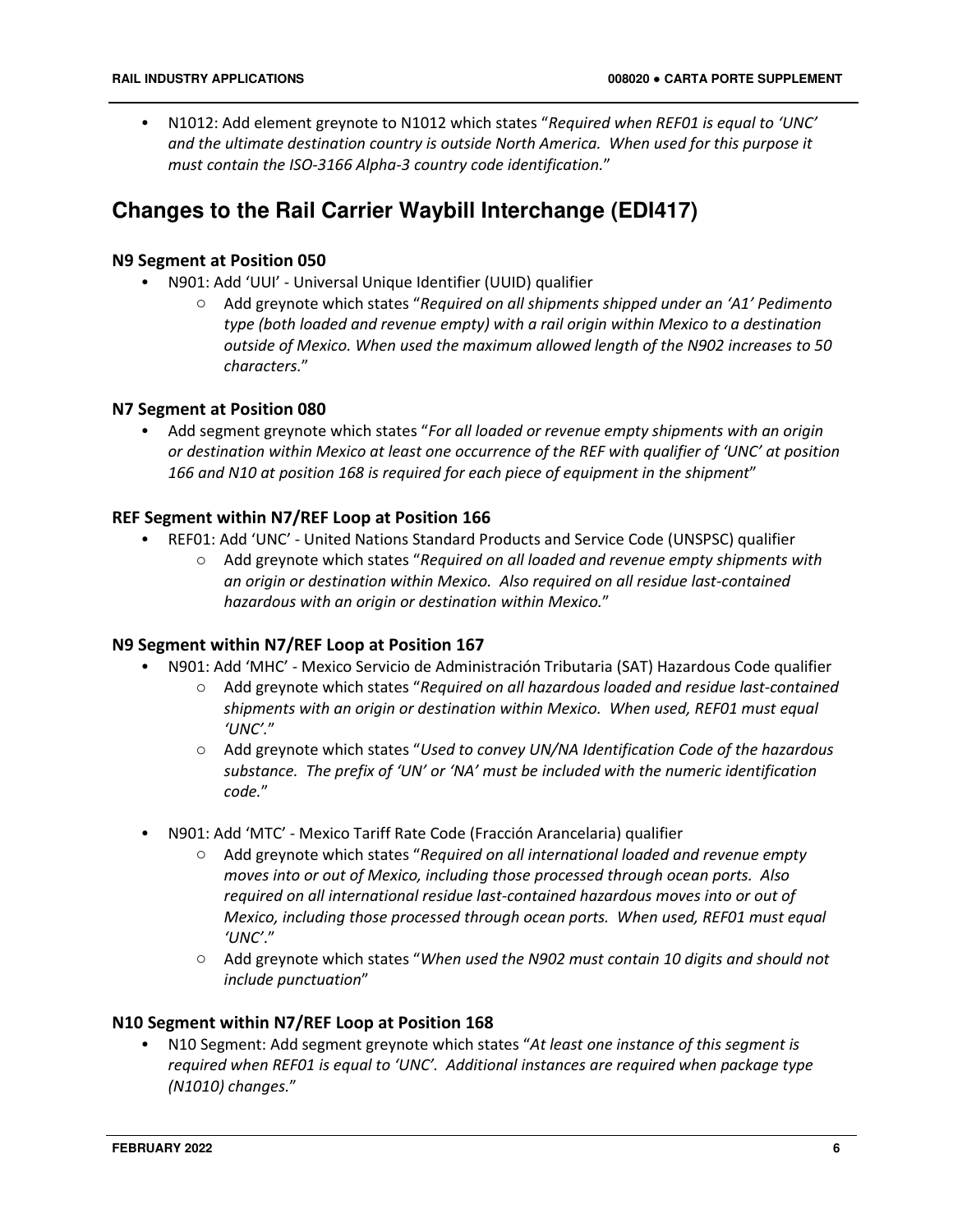- N1001: Add element greynotes to N1001 which state "*Required when REF01 is equal to 'UNC'*"
- N1002: N1002 is required when the REF01 is equal to 'UNC' and represents the description of the United Nations Standard Products and Service Code (UNSPSC).
	- o Add N1002 greynote which states "*Should commodity description exceed 45 characters use a second iteration of the N10 segment. In the second iteration only the N1002 with the remaining description should be present.*"
- N1007: Add element greynotes to N1007 which state "*Required on loaded shipments when REF is equal to 'UNC'*"
- N1008: Add element greynotes to N1008 which state "*Required on loaded shipments when REF is equal to 'UNC'*"
- N1010: Add element greynotes to N1010 which state "*Required when REF01 is equal to 'UNC'*"
- N1011: Add new element greynote to N1011 which states "*Required when REF01 is equal to 'UNC' and the ultimate origin country is outside North America. When used for this purpose it must contain the ISO-3166 Alpha-3 country code identification."*
- N1012: Add element greynote to N1012 which states "*Required when REF01 is equal to 'UNC' and the ultimate destination country is outside North America. When used for this purpose it must contain the ISO-3166 Alpha-3 country code identification.*"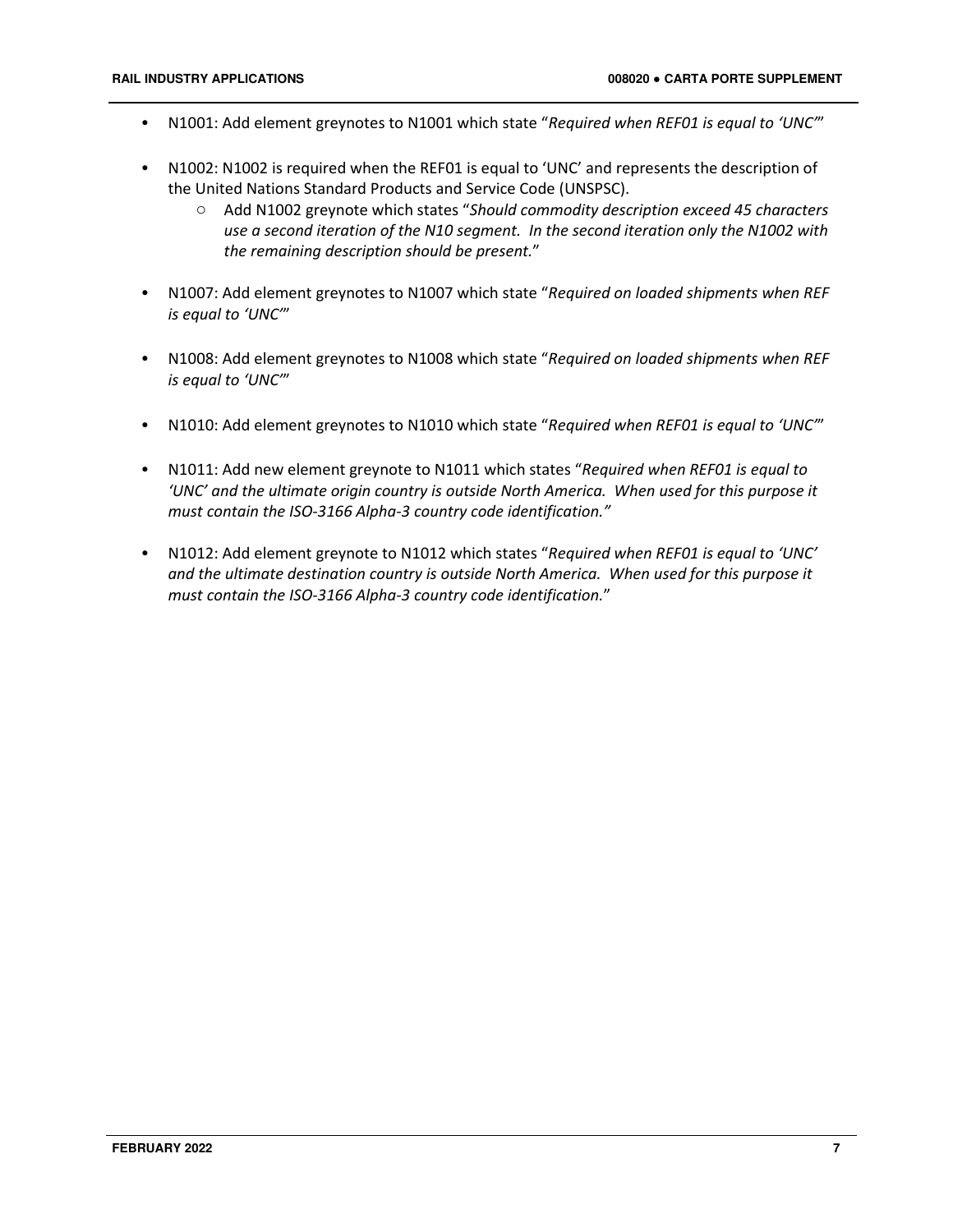# **EDI Examples**

In the following examples, new data present in support of Carta Porte regulations have been **bolded**.

## **Example 1 – Domestic Shipment within Mexico**

```
ST*404*9945 
BX*04*R*PP**KCSM*K*B 
BNX*N**S 
M3*R*20211109*0937 
N9*BM*BILL OF LADING NO 
N7*KCSU*123456*12500*N*******CN****2000 
M7*SEAL NO 
REF*UNC*METALS UNSPSC CODE 
N10*20*METALS UNSPSC COMMODITY DESCRIPTION*****K*12500**PLT 
F9**PANTACO*DF 
D9**SALINAS VICTORIA*NL 
N1*SH*MEX SHIPPER 
N3*CALZ AZCAPATZALCO LA VILLA 124 
N4*PANTACO*DF*02530*MX 
REF*TJ*ABC123456789 
PER*SP*JOHN DOE*TE*9195550101*EM*JOHN.DOE@MEXSHIPPING.MX 
N1*CN*MEX CONSIGNEE 
N3*GOBERNADORES 65500 
N4*SALINAS VICTORIA*NL*65500*MX 
REF*TJ*DEF112233445 
N1*PF*MEX PAYOR FREIGHT 
N3*CUMBRES DE MALTRATA 360 
N4*MEXICO CITY*DF*11580*MX 
REF*TJ*JKL123987456 
… 
LX*1L5*1*METALS:(NOS)*4611110*T 
L0*1***12500*N******K 
SE*38*9945
```
REF with United Nations Standard Products and Service Code and N10 are required for each commodity and package type combination included in the shipment.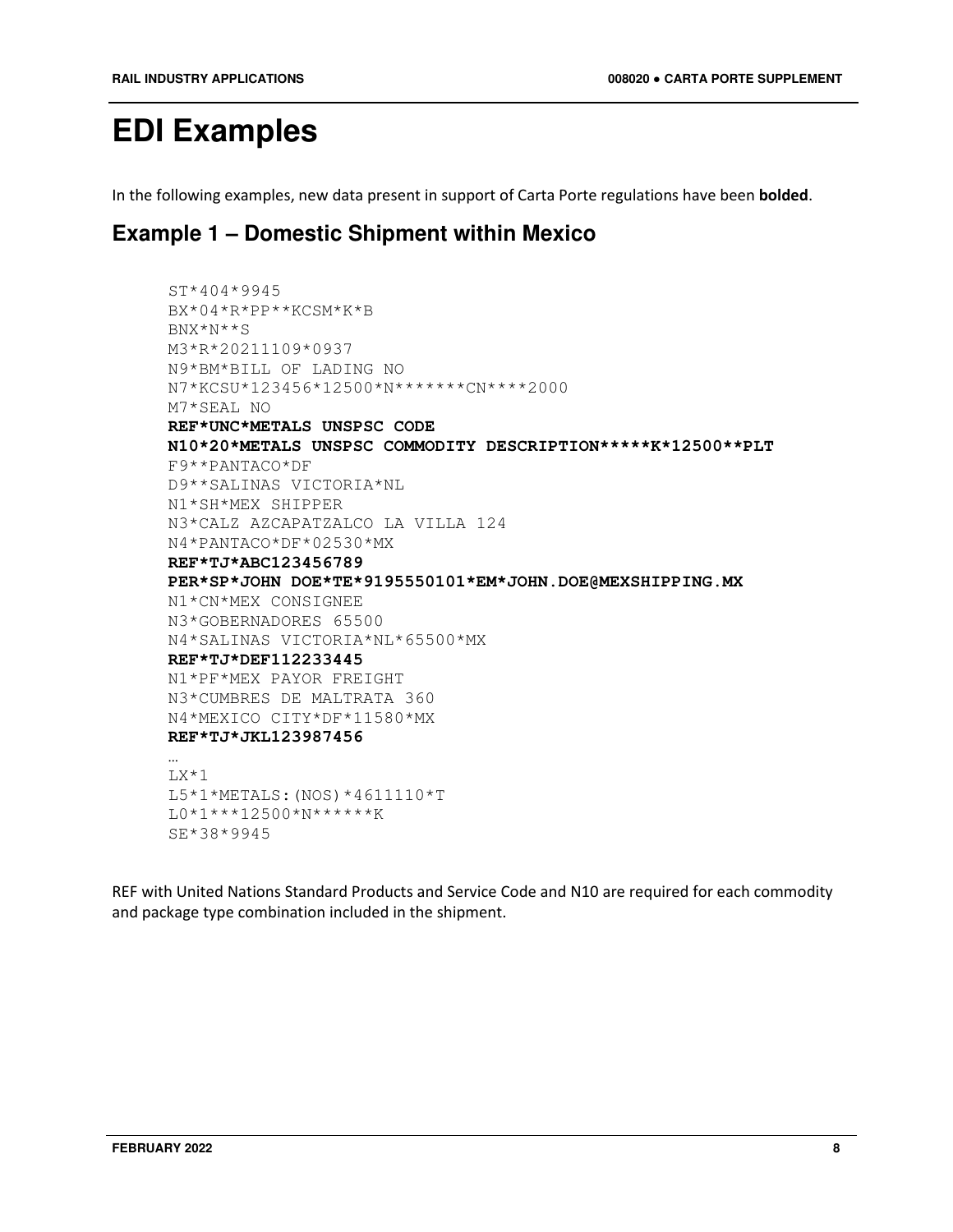### **Example 2 – Rail Export Shipment from Mexico**

```
ST*404*0001 
BX*00*X*PP***L*B 
BNX*A**S 
M3*R*20211109*1006*CT 
N9*BM*BILL OF LADING NO**20211109*1006*CT 
N9*UUI*INTERNATIONAL TRADE CFDI UUID 
N7*KCSU*123456*15433*N*******CN****5300 
M7*SEAL NO 
REF*UNC*APPLIANCE A UNSPSC CODE 
N9*MTC*SAT TARIFF RATE CODE 
N10*100*APPLIANCE A UNSPSC COMMODITY DESCRIPTION*****L*15000**PCS 
REF*UNC*APPLIANCE B UNSPSC CODE 
N9*MTC*SAT TARIFF RATE CODE 
N10*4*APPLIANCE B UNSPSC COMMODITY DESCRIPTION*****L*433**PCS 
F9**PANTACO*DF 
D9**CHICAGO*IL 
N1*SH*MEX SHIPPER 
N3*CALZ AZCAPATZALCO LA VILLA 124 
N4*PANTACO*DF*02530*MX 
REF*TJ*ABC123456789 
PER*SP*JOHN DOE*TE*9195550101*EM*JOHN.DOE@MEXSHIPPING.MX 
N1*CN*US CONSIGNEE 
N3*123 WACKER DRIVE 
N4*CHICAGO*IL*60601*US 
REF*TJ*123456789 
N1*PF*MEX PAYOR FREIGHT 
N3*CUMBRES DE MALTRATA 360 
N4*MEXICO CITY*DF*11580*MX 
REF*TJ*JKL123987456 
… 
LX*1 
L5*1*MISC. APPL*3634348*T 
L0*1***15433*N***104*PCS 
PI*CT*123456***KCSM*QT 
SE*57*0001
```
N9 with Universal Unique Identifier is required for export loads and revenue empties with an 'A1' type pedimento.

REF with United Nations Standard Products and Service Code, N9 with Mexico Tariff Rate Code and N10 are required for each commodity and package type combination included in the shipment.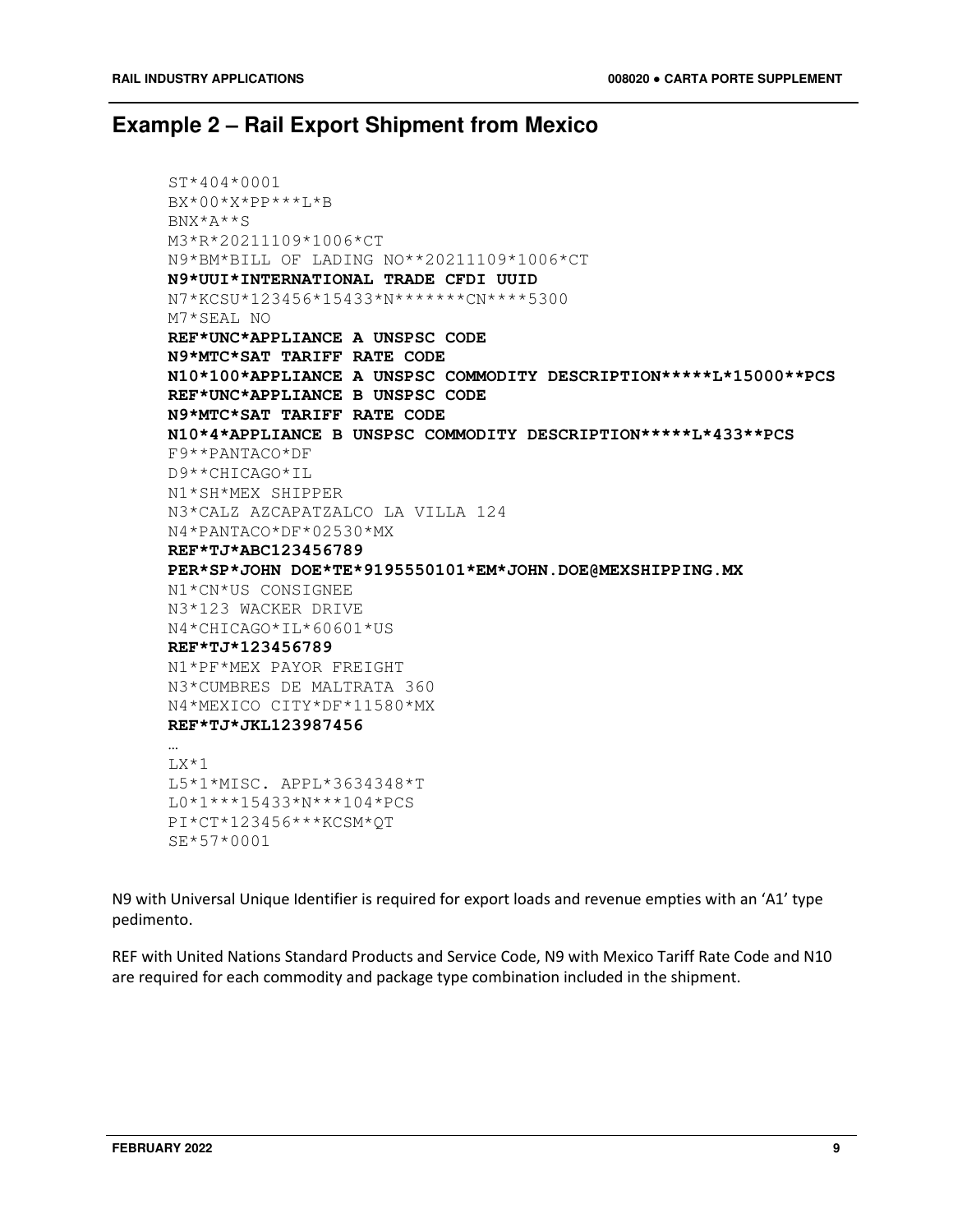## **Example 3 – Rail Import Shipment to Mexico**

```
ST*404*368064001 
BX*00*X*PP***L*B 
BNX*M**S 
N9*BM*BILL OF LADING NO**20211109*1122*CT 
N7*KCSU*123456*7497*N*******CN****5300 
M7*SEAL NO 
REF*UNC*ROOFING MATERIALS UNSPSC CODE 
N9*MTC*SAT TARIFF RATE CODE 
N10*26*ROOFING MATERIALS UNSPSC COMMODITY 
     DESCRIPTION*****L*7497**PLT 
F9**WYLIE*TX 
D9**SALINAS VICTORIA*NL 
N1*SH*US SHIPPER 
N3*133 CREEK AVENUE 
N4*WYLIE*TX*75002*US 
REF*TJ*123456789 
PER*SP*JOHN DOE*TE*9195550101*EM*JOHN.DOE@USSHIPPING.COM 
N1*CN*MEX CONSIGNEE 
N3*GOBERNADORES 65500 
N4*SALINAS VICTORIA*NL*65500*MX 
REF*TJ*DEF112233445 
N1*PF*US PAYOR FREIGHT 
N3*123 MAIN STREET 
N4*CHICAGO*IL*60601*US 
REF*TJ*998877654 
… 
LX*1L5*1*ROOFING, COMPOSITION OR PREPARED, NEC*2952190*T 
L0*1***7497*N***26*PLT 
PI*CT*123456***KCSM*QT 
SE*60*368064001
```
REF with United Nations Standard Products and Service Code, N9 with Mexico Tariff Rate Code and N10 are required for each commodity and package type combination included in the shipment.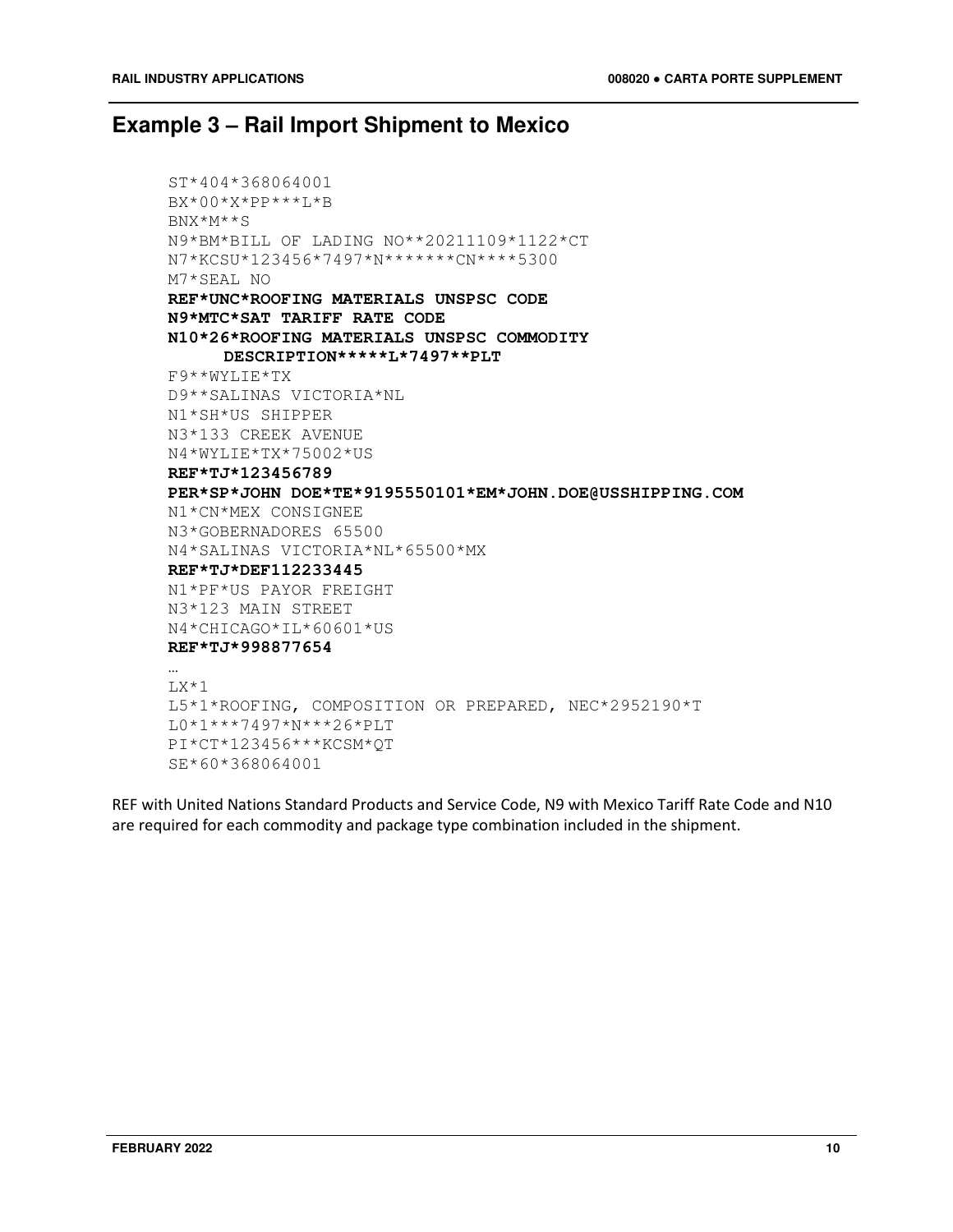### **Example 4 – Seaport Origin**

```
ST*404*9943 
BX*04*R*PP***K*B 
BNX*N**S 
M3*R*20211108*1152 
N9*BM*BILL OF LADING NO 
N9*BN*BOOKING NO 
CM*123S*L*HONG KONG HK*20210927*BOOKING****VESSEL 
N7*KCSU*123456*17136*N*******CN****4000**0****45000
M7*SEAL NO 
REF*UNC*CONSUMER PRODUCTS A UNSPSC CODE 
N9*MTC*SAT TARIFF RATE CODE 
N10*15*CONSUMER PRODUCTS A UNSPSC COMMODITY 
     DESCRIPTION*****L*7497**PLT*HKG 
REF*UNC*CONSUMER PRODUCTS B UNSPSC CODE 
N9*MTC*SAT TARIFF RATE CODE 
N10*20*CONSUMER PRODUCTS B UNSPSC COMMODITY 
     DESCRIPTION*****L*9680**PLT*HKG 
REF*UNC*CONSUMER PRODUCTS C UNSPSC CODE 
N9*MTC*SAT TARIFF RATE CODE 
N10*10*CONSUMER PRODUCTS C UNSPSC COMMODITY 
     DESCRIPTION*****L*5984**PLT*HKG 
F9**APM LAZARO*MH 
D9**PANTACO*DF 
N1*SH*MEX SHIPPER 
N3*CALZ AZCAPATZALCO LA VILLA 124 
N4* APM LAZARO*MH*02530*MX 
REF*TJ*ABC123456789 
PER*SP*JOHN DOE*TE*9195550101*EM*JOHN.DOE@MEXSHIPPING.MX 
N1*CN*MEX CONSIGNEE 
N3*GOBERNADORES 65500 
N4* PANTACO*DF*65500*MX 
REF*TJ*DEF112233445 
N1*PF*MEX PAYOR FREIGHT 
N3*CUMBRES DE MALTRATA 360 
N4*MEXICO CITY*DF*11580*MX 
REF*TJ*JKL123987456 
… 
LX*1 
L5*1*CONSUMER PRODUCTS:(NOS)*4611110*T 
L0*1***23161*N******K 
SE*41*9943
```
REF with United Nations Standard Products and Service Code, N9 with Mexico Tariff Rate Code and N10 are required for each commodity and package type combination included in the shipment.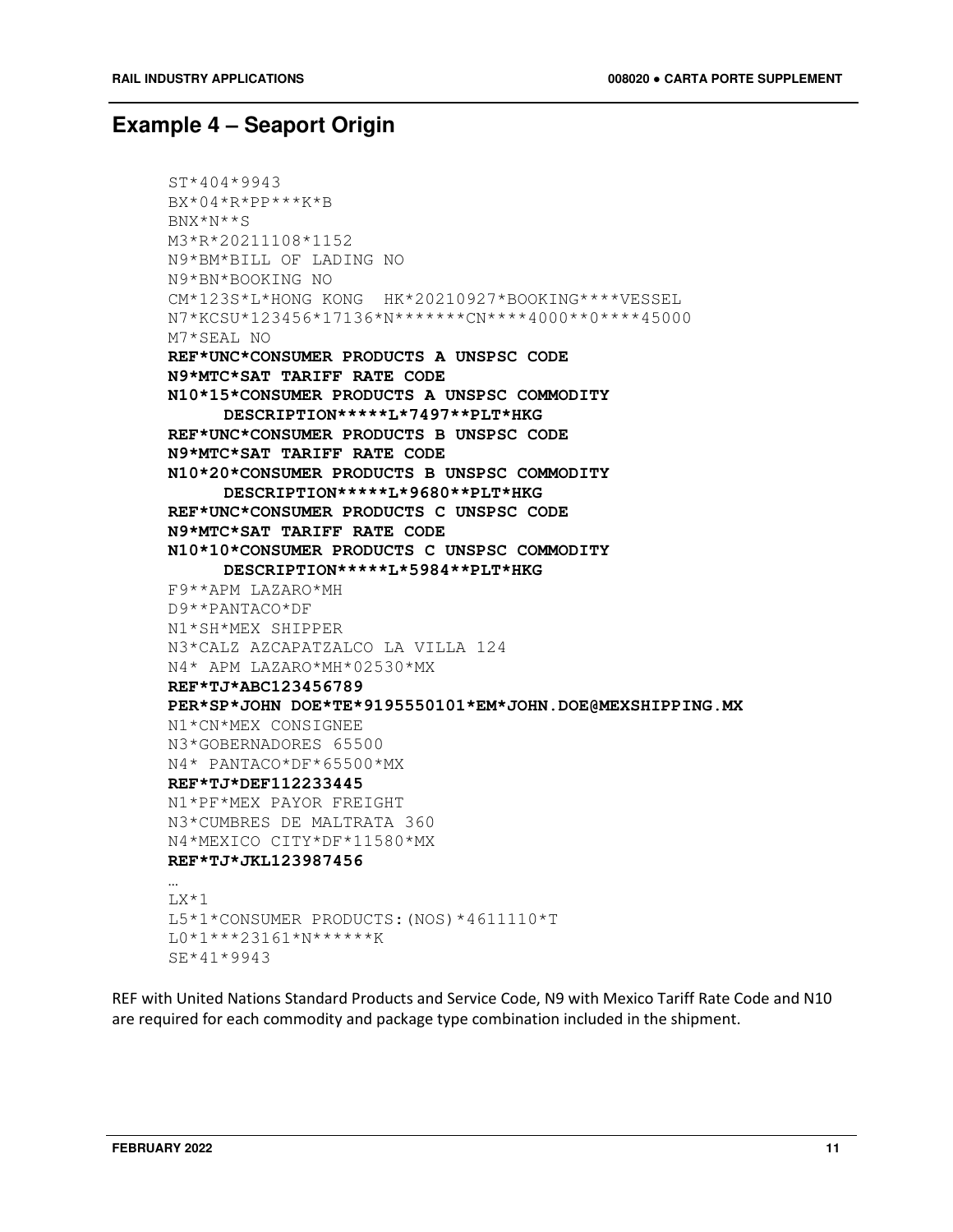### **Example 5 – Seaport Destination**

```
ST*404*9943 
BX*04*R*PP***K*B 
BNX*N**S 
M3*R*20211108*1152 
N9*BM*BILL OF LADING NO 
N9*BN*BOOKING NO 
N9*UUI*INTERNATIONAL TRADE CFDI UUID 
CM*123S*1*KOREA KR**BOOKING****VESSEL 
N7*KCSU*123456*17136*N*******CN****4000**0****45000
M7*SEAL NO 
REF*UNC*CONSUMER PRODUCTS A UNSPSC CODE 
N9*MTC*SAT TARIFF RATE CODE 
N10*15*CONSUMER PRODUCTS A COMMODITY 
     DESCRIPTION*****L*7497**PLT**KOR 
REF*UNC*CONSUMER PRODUCTS B UNSPSC CODE 
N9*MTC*SAT TARIFF RATE CODE 
N10*20*CONSUMER PRODUCTS B COMMODITY 
     DESCRIPTION*****L*9680**PLT**KOR 
REF*UNC*CONSUMER PRODUCTS C UNSPSC CODE 
N9*MTC*SAT TARIFF RATE CODE 
N10*10*CONSUMER PRODUCTS C COMMODITY 
     DESCRIPTION*****L*5984**PLT**KOR 
F9**PANTACO*DF 
D9**HPH LAZARO*MH 
N1*SH*MEX SHIPPER 
N3*CALZ AZCAPATZALCO LA VILLA 124 
N4*PANTACO*DF*02530*MX 
REF*TJ*ABC123456789 
PER*SP*JOHN DOE*TE*9195550101*EM*JOHN.DOE@MEXSHIPPING.MX 
N1*CN*MEX CONSIGNEE 
N3*GOBERNADORES 65500 
N4*HPH LAZARO*MH*65500*MX 
REF*TJ*DEF112233445 
N1*PF*MEX PAYOR FREIGHT 
N3*CUMBRES DE MALTRATA 360 
N4*MEXICO CITY*DF*11580*MX 
REF*TJ*JKL123987456 
… 
LX*1L5*1*CONSUMER PRODUCTS:(NOS)*4611110*T
```
N9 with Universal Unique Identifier is required for export loads and revenue empties with an 'A1' type pedimento.

REF with United Nations Standard Products and Service Code, N9 with Mexico Tariff Rate Code and N10

L0\*1\*\*\*23161\*N\*\*\*\*\*\*K

SE\*41\*9943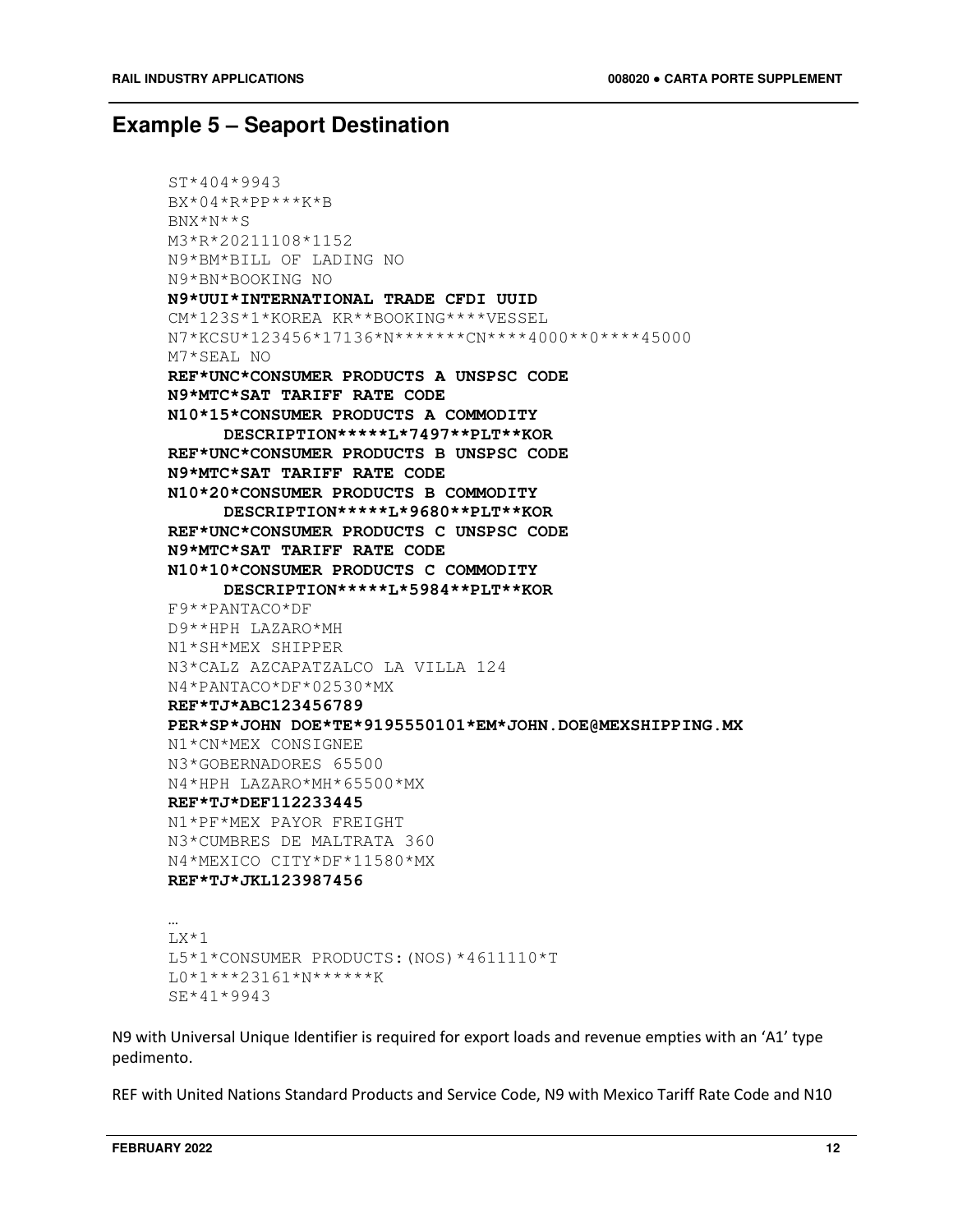are required for each commodity and package type combination included in the shipment.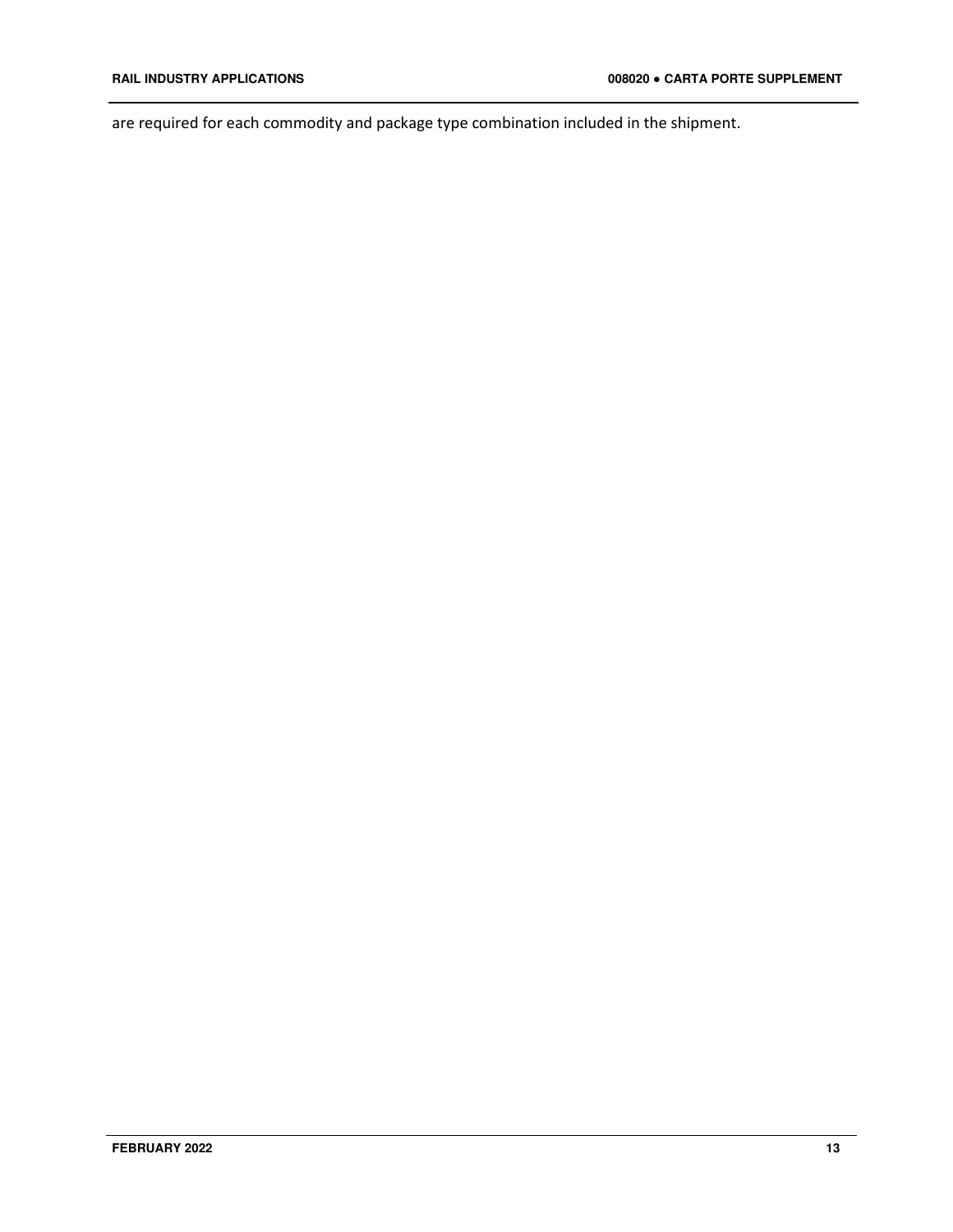### **Example 6 – Hazardous Material Shipment**

```
ST*404*798250001 
BX*00*R*PP***K*B*N 
BNX*N**S 
M3*R*20211109*0700*CT 
N9*BM*BILL OF LADING NO**20211109*0700*CT 
N7*KCSX*123456*91358*N*******RR 
M7*SEAL NO 
REF*UNC*METHANOL UNSPSC CODE 
N9*MTC*SAT TARIFF RATE CODE 
N9*MHC*UN1993 
N10*1*METHANOL UNSPSC COMMODITY DESCRIPTION*****K*91358**TNK 
F9**TULA*HG 
D9**EL CAYACAL*MH 
N1*SH*MEX SHIPPER 
N3*CALZ AZCAPATZALCO LA VILLA 124 
N4* TULA*HG *02530*MX 
REF*TJ*ABC123456789 
PER*SP*JOHN DOE*TE*9195550101*EM*JOHN.DOE@MEXSHIPPING.MX 
N1*CN*MEX CONSIGNEE 
N3*GOBERNADORES 65500 
N4*EL CAYACAL*MH*65500*MX 
REF*TJ*DEF112233445 
N1*PF*MEX PAYOR FREIGHT 
N3*CUMBRES DE MALTRATA 360 
N4*MEXICO CITY*DF*11580*MX 
REF*TJ*JKL123987456 
… 
LX*1L5*1*LIQUIDO INFLAMABLE, N.E.P *4910564*L 
L0*1***0*N***1*TKR 
PI*CT*123456***KCSM 
LS*7000 
LH1*TK*1*UN1993**4910564*MT*1***I 
LH2*3*P 
LH3*FLAMMABLE LIQUIDS*D 
LH3*N.O.S.*D 
LFH*TEC*(METANOL) 
PER*MX*EMERGENCY CONTACT*TE*01 800 0021400 
LE*7000 
LH6*CERTIFIED BY 
SE*33*798250001
```
REF with United Nations Standard Products and Service Code, N9 with Mexico Servicio de Administración Tributaria (SAT) Hazardous Code, N9 with Mexico Tariff Rate Code and N10 are required for each commodity and package type combination included in the shipment.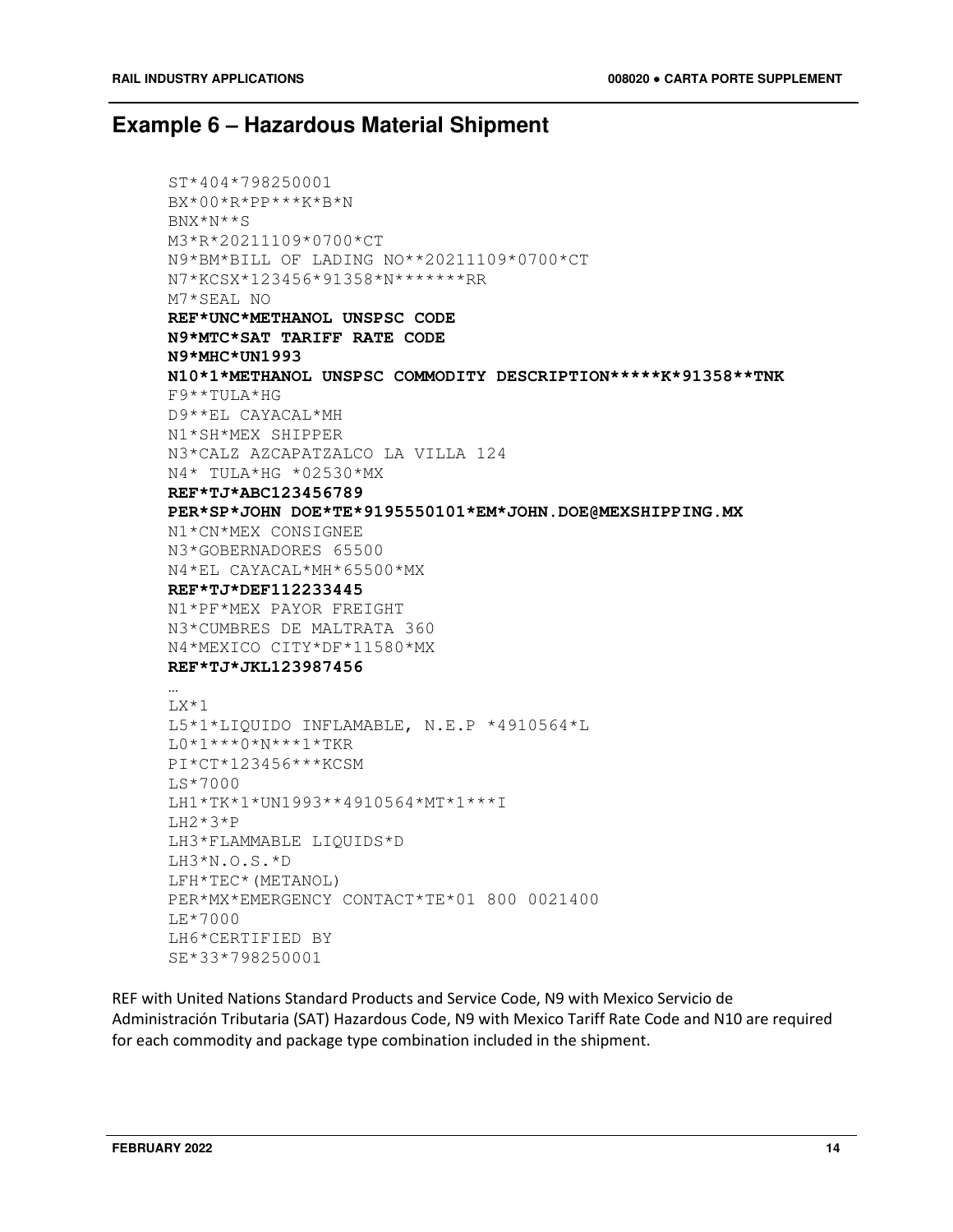# **Carta Porte Data Sources**

#### **General Carta Porte Information**

http://omawww.sat.gob.mx/tramitesyservicios/Paginas/complemento\_carta\_porte.htm

#### **United Nations Standard Products and Service Code (UNSPSC)**

http://omawww.sat.gob.mx/tramitesyservicios/Paginas/documentos/CatalogosCartaPorte20.xls (reference the c\_ClaveProdServCP tab)

Mexican Association of Railroads (Asociación Mexicana de Ferrocarriles, A.C.) UNSPSC – STCC Mapping (not a comprehensive list of all possible UNSPSC or STCC codes): https://www.kcsouthern.com/pdf/Rail-Resource-Center/STCC-SAT%20Proposed%20Mapping%20.pdf

#### **'MHC' - Mexico Servicio de Administración Tributaria (SAT) Hazardous Code**

http://omawww.sat.gob.mx/tramitesyservicios/Paginas/documentos/CatalogosCartaPorte20.xls (reference the c\_MaterialPeligroso tab)

#### **Mexico Tariff Rate Codes (Fracción Arancelaria)**

https://www.inegi.org.mx/app/tigie/